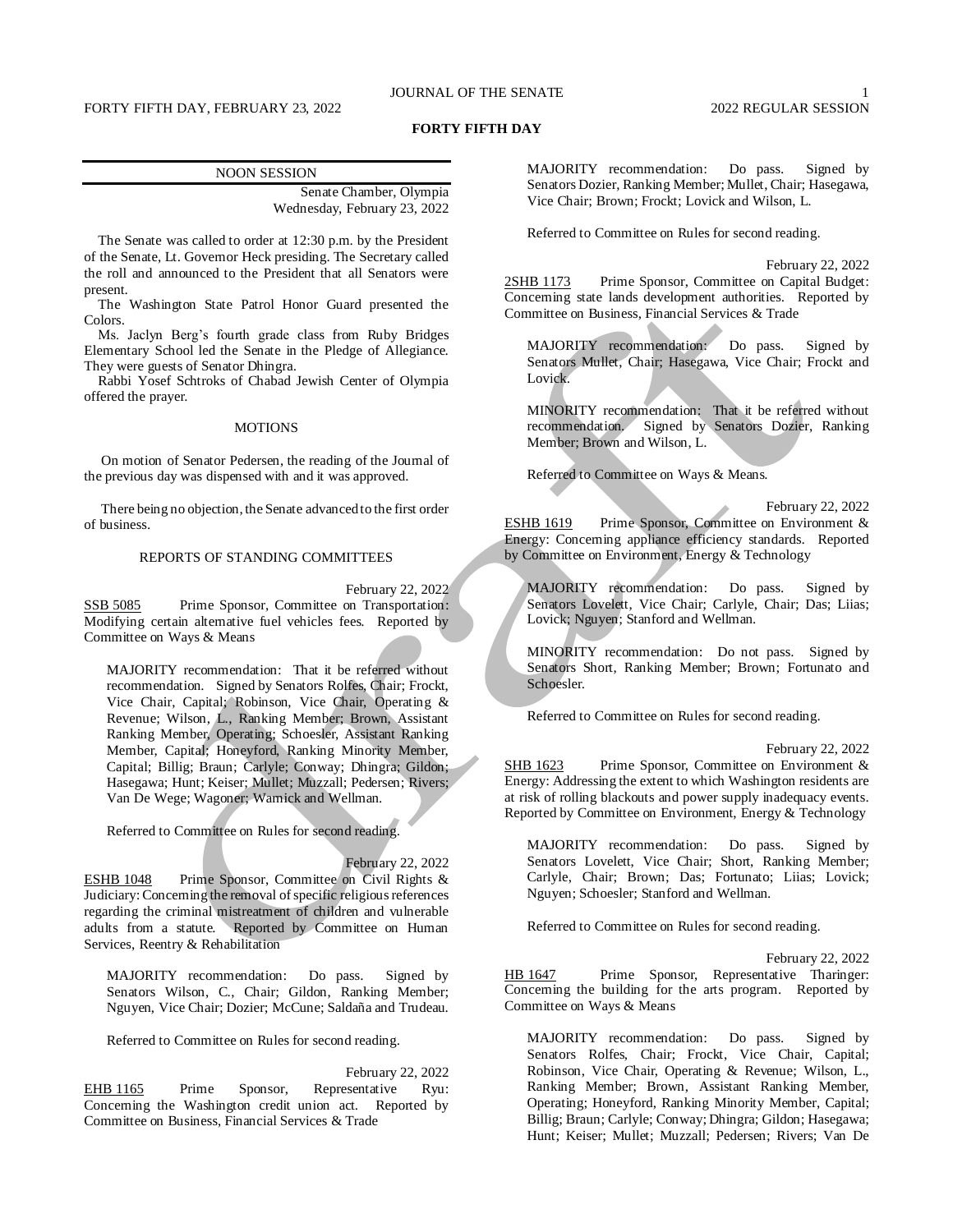Wege; Wagoner; Warnick and Wellman.

Referred to Committee on Rules for second reading.

February 22, 2022

SHB 1655 Prime Sponsor, Committee on Transportation: Encouraging the opening of safety rest areas to the public. Reported by Committee on Transportation

MAJORITY recommendation: Do pass as amended. Signed by Senators Liias, Chair; Saldaña, Vice Chair; King, Ranking Member; Cleveland; Das; Fortunato; Hawkins; Holy; Lovelett; Lovick; Nguyen; Nobles; Padden; Randall; Sheldon; Wilson, C. and Wilson, J.

Referred to Committee on Rules for second reading.

February 22, 2022 HB 1669 Prime Sponsor, Representative Stokesbary: Concerning disability benefits in the public safety employees' retirement system. Reported by Committee on Ways & Means

MAJORITY recommendation: Do pass. Signed by Senators Rolfes, Chair; Frockt, Vice Chair, Capital; Robinson, Vice Chair, Operating & Revenue; Wilson, L., Ranking Member; Brown, Assistant Ranking Member, Operating; Schoesler, Assistant Ranking Member, Capital; Honeyford, Ranking Minority Member, Capital; Billig; Braun; Carlyle; Conway; Dhingra; Gildon; Hasegawa; Hunt; Keiser; Mullet; Muzzall; Pedersen; Rivers; Van De Wege; Wagoner; Warnick and Wellman.

Referred to Committee on Rules for second reading.

February 22, 2022 ESHB 1673 Prime Sponsor, Committee on Community & Economic Development: Concerning broadband infrastructure loans and grants made by the public works board. Reported by Committee on Environment, Energy & Technology

MAJORITY recommendation: Do pass as amended. Signed by Senators Lovelett, Vice Chair; Short, Ranking Member; Carlyle, Chair; Brown; Das; Fortunato; Liias; Lovick; Nguyen; Stanford and Wellman.

MINORITY recommendation: That it be referred without recommendation. Signed by Senator Schoesler.

Referred to Committee on Rules for second reading.

February 22, 2022 SHB 1701 Prime Sponsor, Committee on Appropriations: Concerning law enforcement officers' and firefighters' retirement system benefits. Reported by Committee on Ways & Means

MAJORITY recommendation: Do pass. Signed by Senators Rolfes, Chair; Frockt, Vice Chair, Capital; Robinson, Vice Chair, Operating & Revenue; Wilson, L., Ranking Member; Brown, Assistant Ranking Member, Operating; Schoesler, Assistant Ranking Member, Capital; Honeyford, Ranking Minority Member, Capital; Billig; Braun; Carlyle; Conway; Dhingra; Gildon; Hasegawa; Hunt; Keiser; Mullet; Muzzall; Pedersen; Rivers; Van De Wege; Wagoner; Warnick and Wellman.

Referred to Committee on Rules for second reading.

February 22, 2022

E2SHB 1736 Prime Sponsor, Committee on Appropriations: Establishing a state student loan program. Reported by Committee on Higher Education & Workforce Development

MAJORITY recommendation: Do pass. Signed by Senators Randall, Chair; Nobles, Vice Chair and Liias.

MINORITY recommendation: Do not pass. Signed by Senators Holy, Ranking Member and Sefzik.

Referred to Committee on Ways & Means.

February 22, 2022

ESHB 1753 Prime Sponsor, Committee on Environment & Energy: Concerning tribal consultation regarding the use of certain funding authorized by the climate commitment act. Reported by Committee on Environment, Energy & Technology

MAJORITY recommendation: Do pass. Signed by Senators Lovelett, Vice Chair; Short, Ranking Member; Carlyle, Chair; Brown; Das; Fortunato; Liias; Lovick; Nguyen; Schoesler; Stanford and Wellman.

Referred to Committee on Ways & Means.

February 22, 2022

HB 1765 Prime Sponsor, Representative Chopp: Ensuring the ongoing sustainability and vitality of the Washington health benefit exchange by eliminating the expiration date of its business and occupation tax exemption. Reported by Committee on Ways & Means

MAJORITY recommendation: Do pass. Signed by Senators Rolfes, Chair; Frockt, Vice Chair, Capital; Robinson, Vice Chair, Operating & Revenue; Wilson, L., Ranking Member; Brown, Assistant Ranking Member, Operating; Schoesler, Assistant Ranking Member, Capital; Honeyford, Ranking Minority Member, Capital; Billig; Braun; Carlyle; Conway; Dhingra; Gildon; Hasegawa; Hunt; Keiser; Mullet; Muzzall; Pedersen; Rivers; Van De Wege; Wagoner; Warnick and Wellman.

Referred to Committee on Rules for second reading.

February 22, 2022

HB 1785 Prime Sponsor, Representative Fey: Concerning the minimum monthly salary paid to Washington state patrol<br>troopers and sergeants. Reported by Committee on Reported by Committee on Transportation

MAJORITY recommendation: Do pass as amended. Signed by Senators Liias, Chair; Saldaña, Vice Chair; King, Ranking Member; Cleveland; Das; Fortunato; Hawkins; Holy; Lovelett; Lovick; Nguyen; Nobles; Padden; Randall; Sheldon; Wilson, J. and Wilson, C.

Referred to Committee on Rules for second reading.

February 22, 2022 HB 1804 Prime Sponsor, Representative Paul: Concerning interruptive military service credit for members of the state retirement systems. Reported by Committee on Ways & Means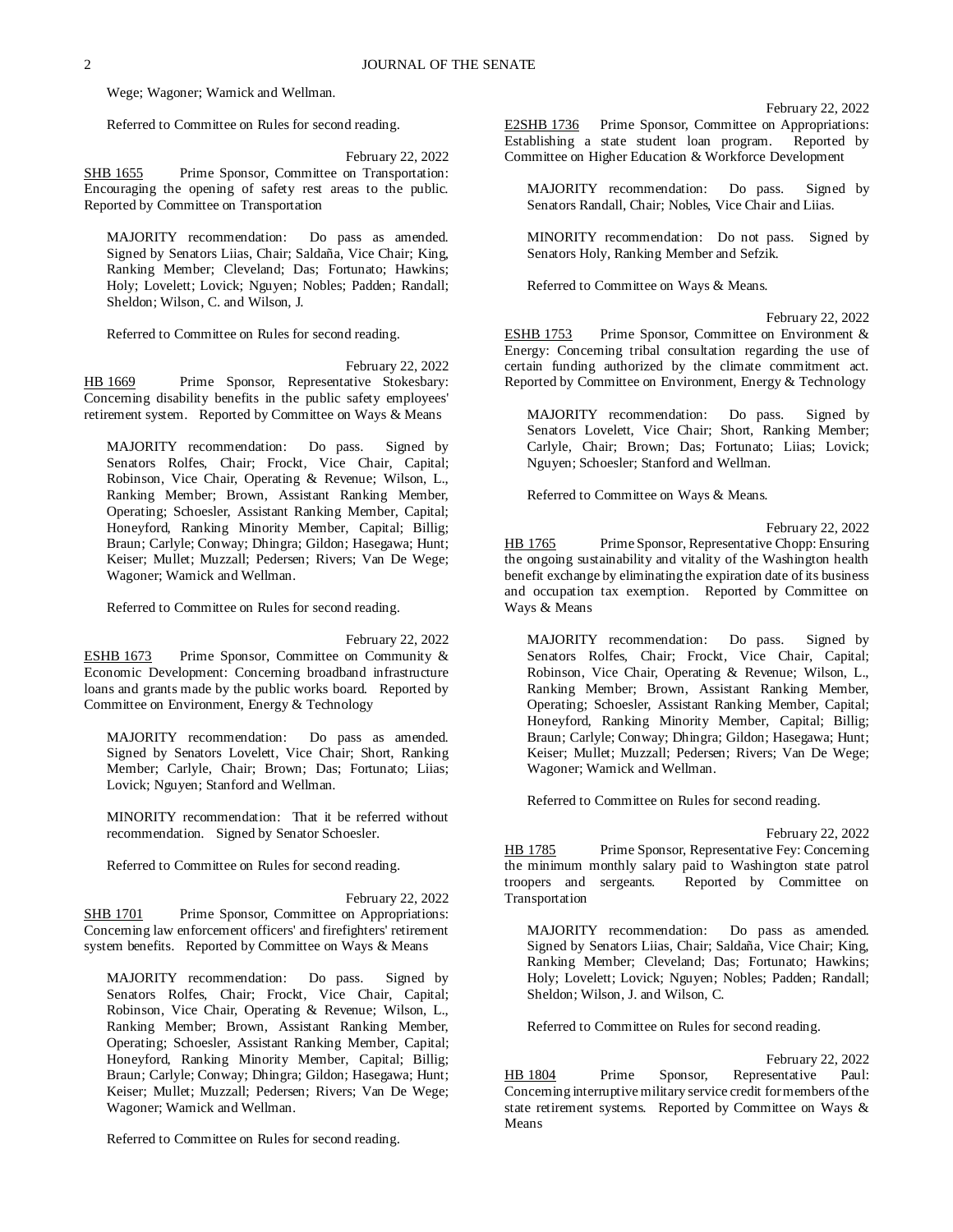# FORTY FIFTH DAY, FEBRUARY 23, 2022 2022 2022 2022 REGULAR SESSION

MAJORITY recommendation: Do pass. Signed by Senators Rolfes, Chair; Frockt, Vice Chair, Capital; Robinson, Vice Chair, Operating & Revenue; Wilson, L., Ranking Member; Brown, Assistant Ranking Member, Operating; Schoesler, Assistant Ranking Member, Capital; Honeyford, Ranking Minority Member, Capital; Billig; Braun; Carlyle; Conway; Dhingra; Gildon; Hasegawa; Hunt; Keiser; Mullet; Muzzall; Pedersen; Rivers; Van De Wege; Wagoner; Warnick and Wellman.

Referred to Committee on Rules for second reading.

February 22, 2022 2SHB 1835 Prime Sponsor, Committee on Appropriations: Creating outreach and completion initiatives to increase postsecondary enrollment. Reported by Committee on Higher Education & Workforce Development

MAJORITY recommendation: Do pass. Signed by Senators Randall, Chair; Nobles, Vice Chair; Holy, Ranking Member; Liias and Sefzik.

Referred to Committee on Ways & Means.

February 22, 2022 HB 1874 Prime Sponsor, Representative Vick: Reducing barriers to professional licensure for individuals with previous arrests or criminal convictions. Reported by Committee on Business, Financial Services & Trade

MAJORITY recommendation: Do pass. Signed by Senators Dozier, Ranking Member; Mullet, Chair; Hasegawa, Vice Chair; Brown; Frockt; Lovick and Wilson, L.

Referred to Committee on Rules for second reading.

February 22, 2022 HB 1899 Prime Sponsor, Representative Kirby: Concerning confidentiality of certain data shared with the department of financial institutions. Reported by Committee on Business, Financial Services & Trade

MAJORITY recommendation: Do pass. Signed by Senators Dozier, Ranking Member; Mullet, Chair; Hasegawa, Vice Chair; Brown; Frockt; Lovick and Wilson, L.

Referred to Committee on Rules for second reading.

February 22, 2022 2SHB 1905 Prime Sponsor, Committee on Appropriations: Reducing homelessness for youth and young adults discharging from a publicly funded system of care. Reported by Committee on Human Services, Reentry & Rehabilitation

MAJORITY recommendation: Do pass. Signed by Senators Wilson, C., Chair; Gildon, Ranking Member; Nguyen, Vice Chair; Dozier; McCune; Saldaña and Trudeau.

Referred to Committee on Ways & Means.

February 22, 2022 HB 1978 Prime Sponsor, Representative Duerr: Concerning shoreline master program review schedules. Reported by Committee on Environment, Energy & Technology

MAJORITY recommendation: Do pass. Signed by Senators Lovelett, Vice Chair; Short, Ranking Member; Carlyle, Chair; Brown; Das; Fortunato; Liias; Lovick; Nguyen; Schoesler; Stanford and Wellman.

Referred to Committee on Rules for second reading.

February 22, 2022

2SHB 2008 Prime Sponsor, Committee on Appropriations: Eliminating the use of intelligence quotient scores in determining eligibility for programs and services for individuals with developmental disabilities. Reported by Committee on Human Services, Reentry & Rehabilitation

MAJORITY recommendation: Do pass as amended. Signed by Senators Wilson, C., Chair; Nguyen, Vice Chair; Saldaña and Trudeau.

MINORITY recommendation: That it be referred without recommendation. Signed by Senators Gildon, Ranking Member; Dozier and McCune.

Referred to Committee on Ways & Means.

February 22, 2022 HB 2033 Prime Sponsor, Representative Donaghy: Concerning safety measures for fire department vehicles and other vehicles using lights or other signals in emergency or work zones. Reported by Committee on Transportation

MAJORITY recommendation: Do pass. Signed by Senators Liias, Chair; Saldaña, Vice Chair; King, Ranking Member; Cleveland; Das; Fortunato; Hawkins; Holy; Lovelett; Lovick; Nguyen; Nobles; Padden; Randall; Sheldon; Wilson, J. and Wilson, C.

Referred to Committee on Rules for second reading.

February 22, 2022

SHB 2057 Prime Sponsor, Committee on Transportation: Strengthening diversity, equity, and inclusion in the state patrol workforce. Reported by Committee on Transportation

MAJORITY recommendation: Do pass as amended. Signed by Senators Liias, Chair; Saldaña, Vice Chair; Cleveland; Das; Lovelett; Lovick; Nguyen; Nobles; Randall and Wilson, C.

MINORITY recommendation: That it be referred without recommendation. Signed by Senators King, Ranking Member; Hawkins and Sheldon.

MINORITY recommendation: Do not pass. Signed by Senators Fortunato; Holy; Padden and Wilson, J.

Referred to Committee on Rules for second reading.

February 22, 2022

ESHB 2059 Prime Sponsor, Committee on Consumer Protection & Business: Concerning real estate agency law, but only to clarify that the statutory duties of real estate brokers apply to all parties and prohibiting the delivery of buyer unfair practice letters to the seller of residential real estate. (REVISED FOR ENGROSSED: Concerning real estate broker duties.) Reported by Committee on Business, Financial Services & Trade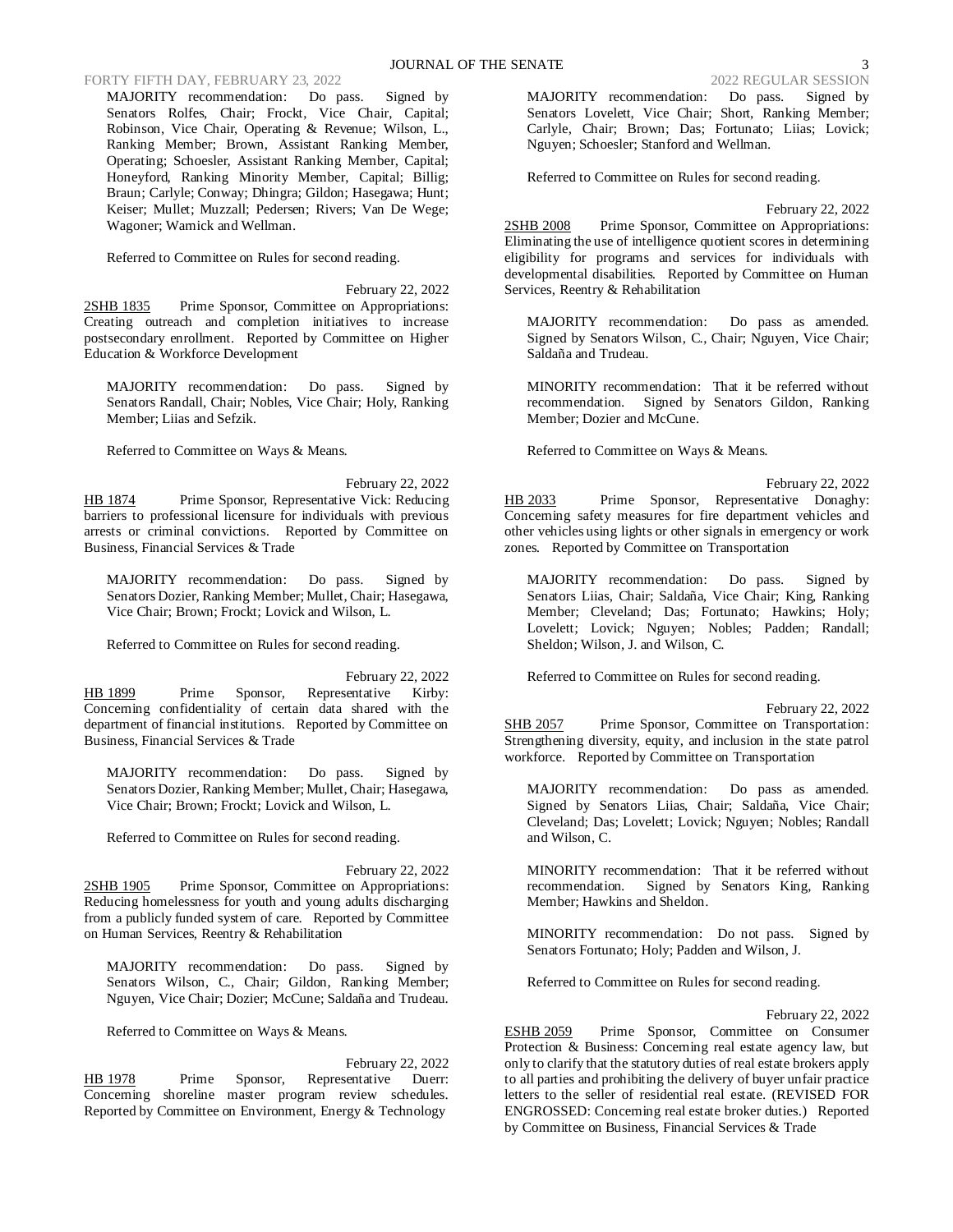MAJORITY recommendation: Do pass as amended. Signed by Senators Dozier, Ranking Member; Mullet, Chair; Brown; Lovick and Wilson, L.

MINORITY recommendation: That it be referred without recommendation. Signed by Senators Hasegawa, Vice Chair and Frockt.

Referred to Committee on Rules for second reading.

February 22, 2022 SHB 2068 Prime Sponsor, Committee on Children, Youth & Families: Creating the imagination library of Washington program. Reported by Committee on Human Services, Reentry & Rehabilitation

MAJORITY recommendation: Do pass. Signed by Senators Wilson, C., Chair; Gildon, Ranking Member; Nguyen, Vice Chair; Dozier; McCune; Saldaña and Trudeau.

Referred to Committee on Rules for second reading.

February 22, 2022 E2SHB 2075 Prime Sponsor, Committee on Appropriations: Establishing service requirements for the department of social and health services. Reported by Committee on Human Services, Reentry & Rehabilitation

MAJORITY recommendation: Do pass as amended. Signed by Senators Wilson, C., Chair; Nguyen, Vice Chair; Saldaña and Trudeau.

MINORITY recommendation: That it be referred without recommendation. Signed by Senators Gildon, Ranking Member; Dozier and McCune.

Referred to Committee on Rules for second reading.

### MOTION

On motion of Pedersen, all measures listed on the Standing Committee report were referred to the committees as designated with the exception of Second Substitute House Bill No. 1173 which was designated to the Committee on Rules and referred to the Committee on Ways & Means.

On motion of Senator Pedersen, the Senate advanced to the eighth order of business.

#### MOTION

Senator Wagoner moved adoption of the following resolution:

#### SENATE RESOLUTION 8654

By Senators Wagoner, Braun, Dhingra, Dozier, Gildon, Hasegawa, Holy, Honeyford, Keiser, King, Muzzall, and Schoesler

WHEREAS, The United States and the people of Taiwan are bonded by their shared commitment to democracy, human rights, the rule of law, and a free market economy; and

WHEREAS, Taiwan is the 9th largest trading partner of the United States, with bilateral trade totaling \$90.6 billion in 2020, while both sides welcomed the resumption of high-level trade engagement and expressed a desire to work closely together; and WHEREAS, In 2020, Washington State exported approximately \$1.36 billion worth of products to Taiwan, making Taiwan the 5th largest export market for the State in Asia, and both sides are committed to strengthening bilateral economic ties; and

WHEREAS, Taiwan is the 6th largest export destination for United States agricultural goods, and has ranked among the top three importers of Washington poultry, potatoes, and beef; and

WHEREAS, Taiwanese companies that invest in Washington State, including WaferTech, Eva Air, Evergreen Marine, Yang Mine Marine Transport, and Lightel Technologies, and etc., have helped to create more than 15,000 jobs in this State; and

WHEREAS, The United States Congress passed the landmark Taiwan Relation Act (TRA) in 1979 to sustain a close, bilateral relationship as well as to advance mutual security and commercial interests between the United States and Taiwan; and

WHEREAS, Based on the principles of the United States-Taiwan Education Initiative in 2020, Taiwan has intentions to further collaborate with the State of Washington on education, cultural, and tourism exchanges by signing memorandums of understanding to promote a bilingual learning environment for both sides; and

WHEREAS, The United States has assisted Taiwan in participating in the World Health Organization, the International Civil Aviation Organization, and the International Criminal Police Organization, and will continue to support Taiwan's meaningful participation in these and other international organizations;

NOW, THEREFORE, BE IT RESOLVED:

(1) That the Washington State Senate recognize the importance of a strong and enduring relationship with the people of Taiwan; and

(2) That the Washington State Senate reiterate its support for a closer economic and trade relationship between the United States and the people of Taiwan; and

(3) That the Washington State Senate support Taiwan's participation in international organizations that impact the global trade, health, safety, and the well-being of the twenty-three million people in Taiwan.

Senators Wagoner, Rivers, and Honeyford spoke in favor of adoption of the resolution.

The President declared the question before the Senate to be the adoption of Senate Resolution No. 8654.

The motion by Senator Wagoner carried and the resolution was adopted by voice vote.

#### MOTION

At 1:17 p.m., on motion of Senator Pedersen, the Senate was declared to be at ease subject to the call of the President.

Senator Hasegawa announced a meeting of the Democratic Caucus.

Senator Warnick announced a meeting of the Republican Caucus.

----

The Senate was called to order at 1:51 p.m. by President Heck.

#### MOTION

On motion of Senator Pedersen, the Senate advanced to the seventh order of business.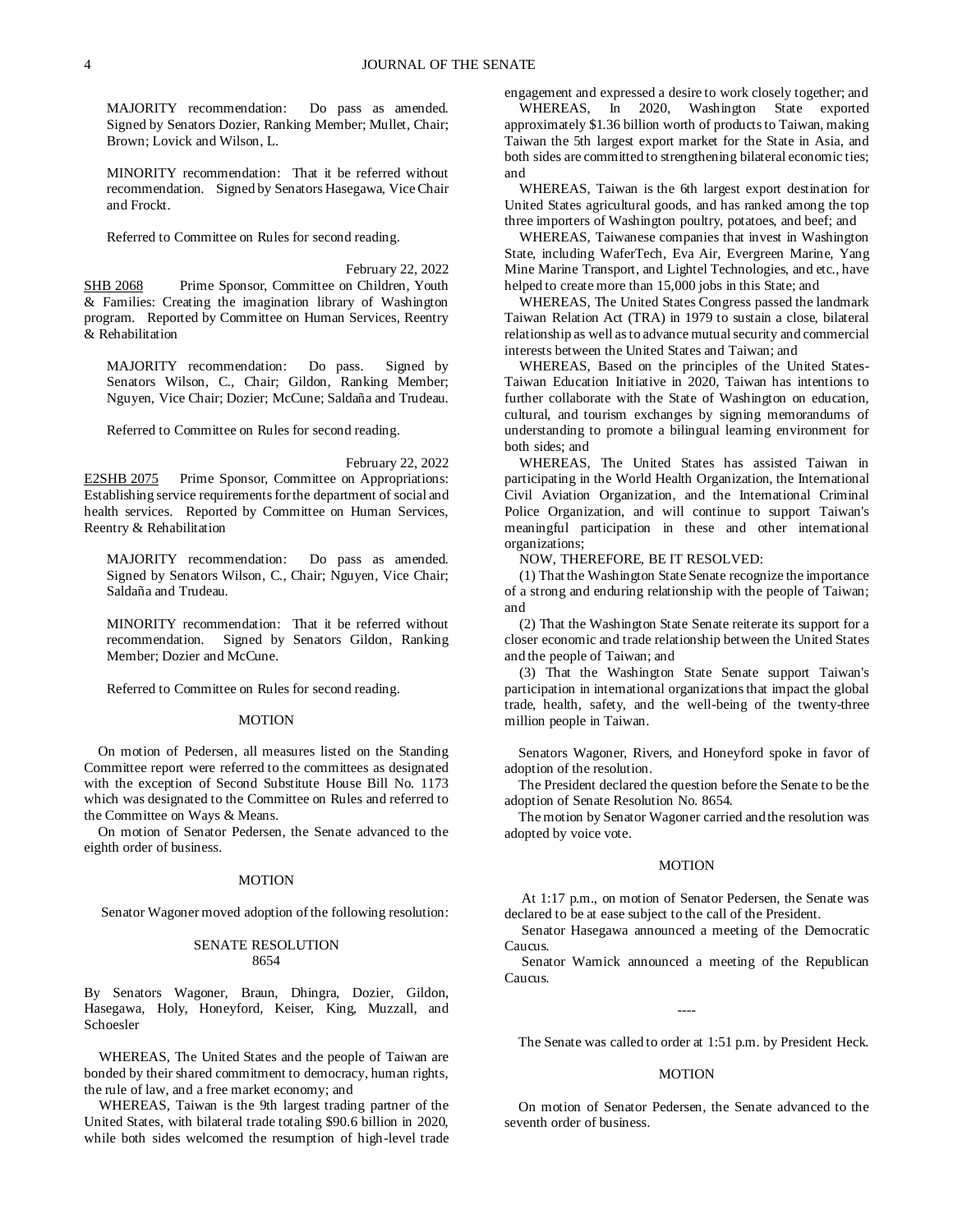# FORTY FIFTH DAY, FEBRUARY 23, 2022 2022 2022 2022 REGULAR SESSION THIRD READING

# CONFIRMATION OF GUBERNATORIAL APPOINTMENTS

#### MOTION

Senator Holy moved that Alejandro Alcantar, Senate Gubernatorial Appointment No. 9342, be confirmed as a member of the Washington Student Achievement Council.

Senator Holy spoke in favor of the motion.

# APPOINTMENT OF ALEJANDRO ALCANTAR

The President declared the question before the Senate to be the confirmation of Alejandro Alcantar, Senate Gubernatorial Appointment No. 9342, as a member of the Washington Student Achievement Council.

The Secretary called the roll on the confirmation of Alejandro Alcantar, Senate Gubernatorial Appointment No. 9342, as a member of the Washington Student Achievement Council and the appointment was confirmed by the following vote: Yeas, 48; Nays, 0; Absent, 1; Excused, 0.

Voting yea: Senators Billig, Braun, Brown, Carlyle, Cleveland, Conway, Das, Dhingra, Dozier, Fortunato, Frockt, Gildon, Hasegawa, Hawkins, Holy, Honeyford, Hunt, Keiser, King, Kuderer, Liias, Lovelett, Lovick, McCune, Mullet, Muzzall, Nguyen, Nobles, Padden, Pedersen, Randall, Rivers, Robinson, Rolfes, Saldaña, Salomon, Schoesler, Sefzik, Short, Stanford, Trudeau, Van De Wege, Wagoner, Warnick, Wellman, Wilson, C., Wilson, J. and Wilson, L.

Absent: Senator Sheldon

Alejandro Alcantar, Senate Gubernatorial Appointment No. 9342, having received the constitutional majority was declared confirmed as a member of the Washington Student Achievement Council.

# THIRD READING CONFIRMATION OF GUBERNATORIAL APPOINTMENTS

#### MOTION

Senator Wilson, C. moved that Cheryl Angeletti-Harris, Senate Gubernatorial Appointment No. 9354, be confirmed as a member of the Clemency and Pardons Board.

Senators Wilson, C. and Padden spoke in favor of passage of the motion.

#### MOTION

On motion of Senator Wagoner, Senator Sheldon was excused.

## APPOINTMENT OF CHERYL ANGELETTI-HARRIS

The President declared the question before the Senate to be the confirmation of Cheryl Angeletti-Harris, Senate Gubernatorial Appointment No. 9354, as a member of the Clemency and Pardons Board.

The Secretary called the roll on the confirmation of Cheryl Angeletti-Harris, Senate Gubernatorial Appointment No. 9354, as a member of the Clemency and Pardons Board and the appointment was confirmed by the following vote: Yeas, 49; Nays, 0; Absent, 0; Excused, 0.

Voting yea: Senators Billig, Braun, Brown, Carlyle, Cleveland, Conway, Das, Dhingra, Dozier, Fortunato, Frockt, Gildon, Hasegawa, Hawkins, Holy, Honeyford, Hunt, Keiser, King, Kuderer, Liias, Lovelett, Lovick, McCune, Mullet, Muzzall, Nguyen, Nobles, Padden, Pedersen, Randall, Rivers, Robinson, Rolfes, Saldaña, Salomon, Schoesler, Sefzik, Sheldon, Short, Stanford, Trudeau, Van De Wege, Wagoner, Warnick, Wellman, Wilson, C., Wilson, J. and Wilson, L.

Cheryl Angeletti-Harris, Senate Gubernatorial Appointment No. 9354, having received the constitutional majority was declared confirmed as a member of the Clemency and Pardons Board.

### **MOTION**

On motion of Senator Pedersen, the Senate reverted to the sixth order of business.

### SECOND READING

SENATE BILL NO. 5651, by Senator Frockt

Concerning the capital budget.

#### MOTION

On motion of Senator Frockt, Substitute Senate Bill No. 5651 was substituted for Senate Bill No. 5651 and the substitute bill was placed on the second reading and read the second time.

### WITHDRAWAL OF AMENDMENT

On motion of Senator Frockt and without objection, floor amendment no. 1193 by Senator Frockt on page 134, line 25 to Substitute Senate Bill No. 5651 was withdrawn.

### MOTION

On motion of Senator Frockt, the rules were suspended, Substitute Senate Bill No. 5651 was advanced to third reading, the second reading considered the third and the bill was placed on final passage.

Senators Frockt, Honeyford and Schoesler spoke in favor of passage of the bill.

The President declared the question before the Senate to be the final passage of Substitute Senate Bill No. 5651.

# ROLL CALL

The Secretary called the roll on the final passage of Substitute Senate Bill No. 5651 and the bill passed the Senate by the following vote: Yeas, 49; Nays, 0; Absent, 0; Excused, 0.

Voting yea: Senators Billig, Braun, Brown, Carlyle, Cleveland, Conway, Das, Dhingra, Dozier, Fortunato, Frockt, Gildon, Hasegawa, Hawkins, Holy, Honeyford, Hunt, Keiser, King, Kuderer, Liias, Lovelett, Lovick, McCune, Mullet, Muzzall, Nguyen, Nobles, Padden, Pedersen, Randall, Rivers, Robinson, Rolfes, Saldaña, Salomon, Schoesler, Sefzik, Sheldon, Short, Stanford, Trudeau, Van De Wege, Wagoner, Warnick, Wellman, Wilson, C., Wilson, J. and Wilson, L.

SUBSTITUTE SENATE BILL NO. 5651, having received the constitutional majority, was declared passed. There being no objection, the title of the bill was ordered to stand as the title of the act.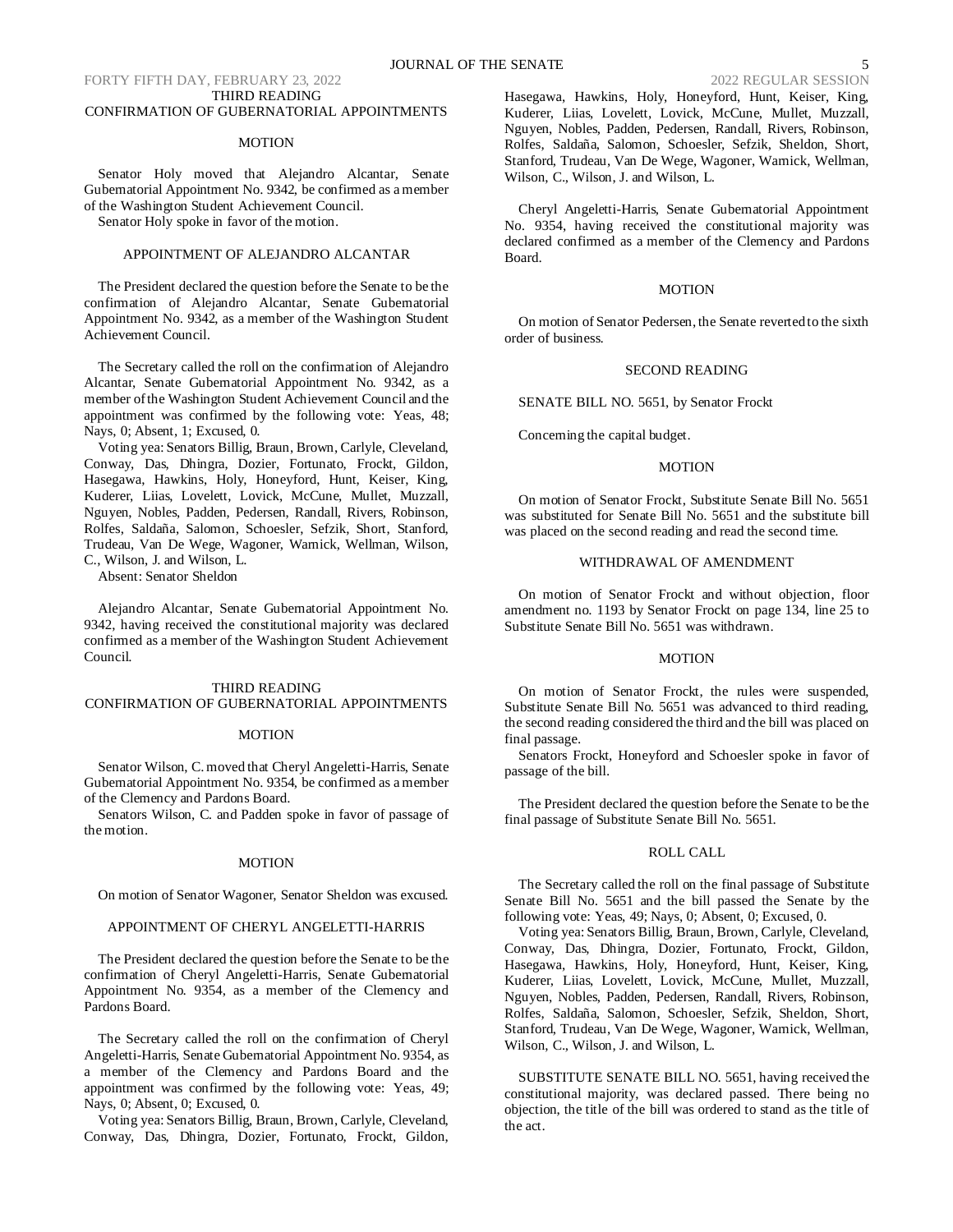# MOTION

At 2:14 p.m., on motion of Senator Pedersen, the Senate adjourned until 12:30 p.m. Thursday, February 24, 2022.

DENNY HECK, President of the Senate

SARAH BANNISTER, Secretary of the Senate